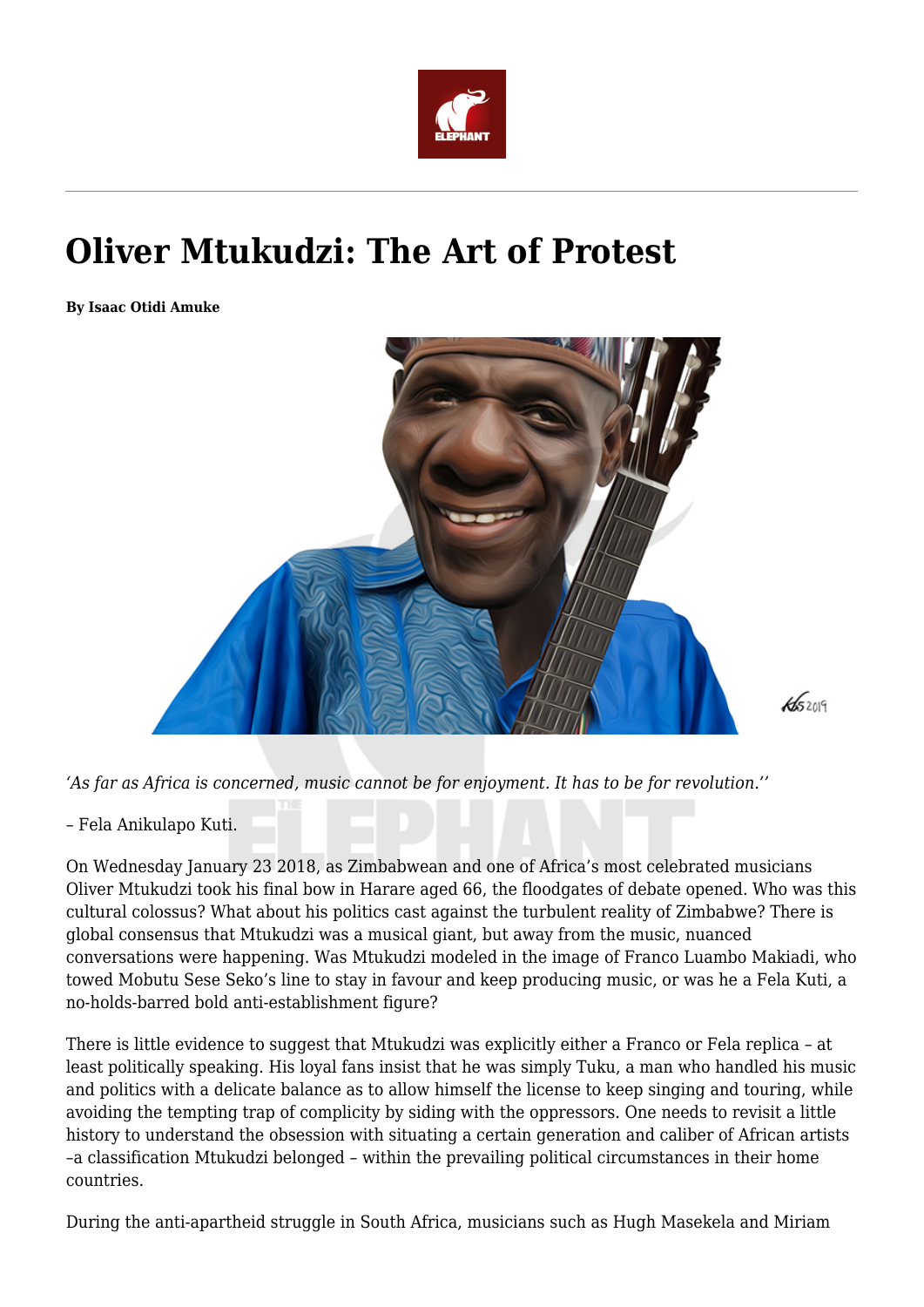Makeba, alongside writers and poets such as *Keorapetse Kgositsile and* Dennis Brutus, deployed their celebrity status to shape events both at home and abroad, thereby succeeding in drawing global attention to the plight of a segregated and oppressed Black population. Makeba, using the personal-is-political strategy, insisted that her music was not political, hastening to add – possibly as a caveat – that she only sang about truth. To her listeners across the world, what Makeba called truth was equated to her broadcasting the malevolent experiences suffered by Black South Africans, in effect deploying music to camouflage her anti-apartheid campaign. Makeba did not need to announce her politics from rooftops, because she was living her politics out loud for everyone to see and hear.

## *As far as Africa is concerned, music cannot be for enjoyment. It has to be for revolution*

When Hugh Masekela, arrived in exile in the United States, he was still confused about what genre of music to pursue. He was mimicking a lot of American jazz before Miles Davis urged him to stick to the Southern Africa sound he had been experimenting with and take his time before digging his heels in politically. He benefitted from the counsel of African American musical greats such Harry Belafonte, who persuaded Masekela against returning to South Africa to bury his mother. Belafonte feared that the young Masekela had not built the influence needed to restrain the apartheid regime from arresting and imprisoning him. In time, Masekela slowly built the requisite stature, joining the likes of Makeba in using music to tell their country's story. Like Makeba, Masekela was not overtly political outside his music, but his compositions did not hide his position.

On his part, the poet Dennis Brutus – like his Nigerian counterpart Christopher Okigbo – went all out. Brutus put his poetry aside for a moment and successfully campaigned for the banning of South Africa from the 1964 Olympic Games in Tokyo, Japan. By the time the announcement of the ban was made, Brutus, who had returned home to South Africa, was already serving jail time in Robben Island – locked up in a prison cell next to that of Nelson Mandela – for his activities against the apartheid regime. On leaving jail, Brutus fled South Africa, banned from writing and publishing in the country.

Okigbo seemingly faced with limited choices took up arms to fight alongside his Igbo kin during the Biafra war, an act which resulted in the poet's death in combat. Okigbo's passing deeply affected his contemporary Chinua Achebe who eulogized him through his *'Dirge for Okigbo'* resulting in Achebe leaving Nigeria and assuming the role of Biafra's ambassador at large. Earlier, before the fighting had taken root, the poet and playwright Wole Soyinka appointed himself mediator between the two warring sides secretly meeting Chukwuemeka Odumegwu Ojukwu, leader of the breakaway Republic of Biafra. This act saw Soyinka imprisoned for two years by the country's military dictatorship. Closer home, in 1970s repressive Kenya, Ngugi wa Thiongo was detained following the staging of his play '*Ngaahika Ndeeda' –* Gikuyu for 'I Will Marry When I Want' – after the state considered Ngugi's actions seditious.

Like Makeba and Masekela, Mtukudzi fought a battle of memory. He may not have had a politicalheavy discography but he took up the battle identity that ensured that his people would not forget themselves, in the process ensuring Africa and the world did not forget his people.

By consciously keeping away from overt political commentary in Zimbabwe, Mtukudzi in a way chose to look beyond Zimbabwe much as he was looking right into his country's eyes, his life mission being to make the rest of the world see, feel, touch, smell and taste the best of Zimbabwe's culture and artistry. To some, this was enough. To others, Tuku's apolitical nature was akin to neutrality, construed as complicity.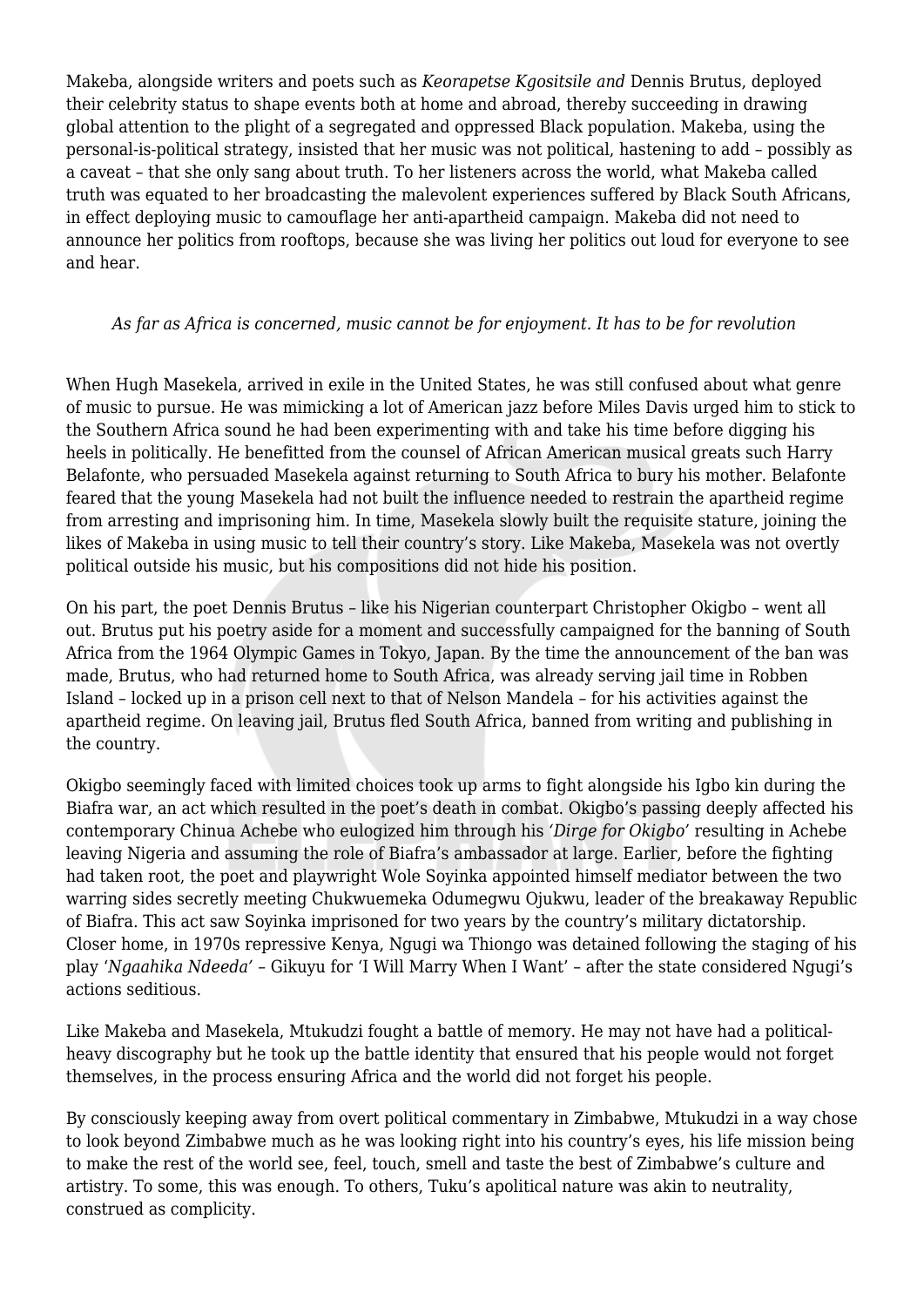On the first Friday night after the passing of Mtukudzi, I made a midnight dash to Sippers, the Nairobi Rhumba hideaway, looking to find out who Mtukudzi was and what he represented in the eyes of my interlocutors. Following his long career that stretched decades of performances across Africa and the West, the man known as one of Zimbabwe's finest exports – according to his daughter Selmour – built a global following.

''He put Zimbabwe on the map,'' said Selmour, who is also a musician of note. ''He's the biggest export from Zimbabwe, and all artists look up to him, to get to his level and surpass it. He set the gold standard.''

In Kenya, Mtukudzi's huge following first originated from his popular hit *Todii* – which is all that a sizeable chunk of his fans knew about the man and his music. Mtukudzi also made frequent appearances in the Nairobi concert circuit, earning himself a more discerning followership that went beyond *Todii*. Much as the song is popular with revelers across Africa and beyond, *Todii* was born out of one of Mtukudzi's saddest life experiences. In 1996, four members of Black Spirit, Mtukudzi's band – including his younger brother Robert Mtukudzi, with whom he started his musical journey – got infected with HIV/AIDS. All the four succumbed to the disease, dying within a two-month window of each other's death.

''I wrote *Todii* to address the HIV/AIDS stigma,'' Mtukudzi told an interviewer in 2015. ''It was a song meant to help start a difficult conversation, which many people didn't know how to go about.''

It is safe to say that Mtukudzi was one of a group of African musicians – alongside the likes of Masekela – who were adopted by Kenyans as one of their own, invited back time and again for representing something which was at once soothing and liberating, always reminding their audiences that Africa was still one. Musically, Kenya has struggled to produce artistic personas of such stature, much as it has had an abundance of gifted musicians –such as the late Ayub Ogada – some of whom have even collaborated musically with these African greats. For various reasons, Kenya's cultural glue doesn't hold tight enough. Benga, for instance, a Kenyan sound which was exported across Africa and beyond during the 1970s, still struggles to pass for the quintessential Kenyan musical experience partly because it is reduced to the 'ethnic' categorization, while artists from other African countries who sing in their languages are embraced as transcendent cultural icons. To cure this void, Kenya has found itself perpetually looking outside, to the likes of Mtukudzi.

''My impression of Mtukudzi was heavily influenced by the white neo-liberal view of him,'' said Oketch, a Kenyan professor of philosophy who spent years living and studying in the West. ''Every summer, for as long as I remember, Mtukudzi was invited to Chicago, where he sometimes performed alongside his countryman Thomas Mapfumo. To the white crowd, he was this big deal African performer. That was my earliest introduction to the man – an African revered by the concert going Western crowd.''

For some critics, Mtukudzi fits the criteria of the African export to the West – which in some quarters translates to being a sellout. Nonetheless, Mtukudzi did not limit his performances to Western capitals. Tuku possibly performed across Africa and in Zimbabwe in particular as much as he did away from home, building a solid homegrown fanbase.

Mtukudzi and Mapfumo were one time bandmates in their youthful years, playing for the Wagon Wheel band. Much as they were both influential in the later periods of Zimbabwe's liberation struggle, Mapfumo almost always rocked the political boat post-independence in 1980, with Mtukudzi taking the middle ground, both within and outside of his music. As a result of their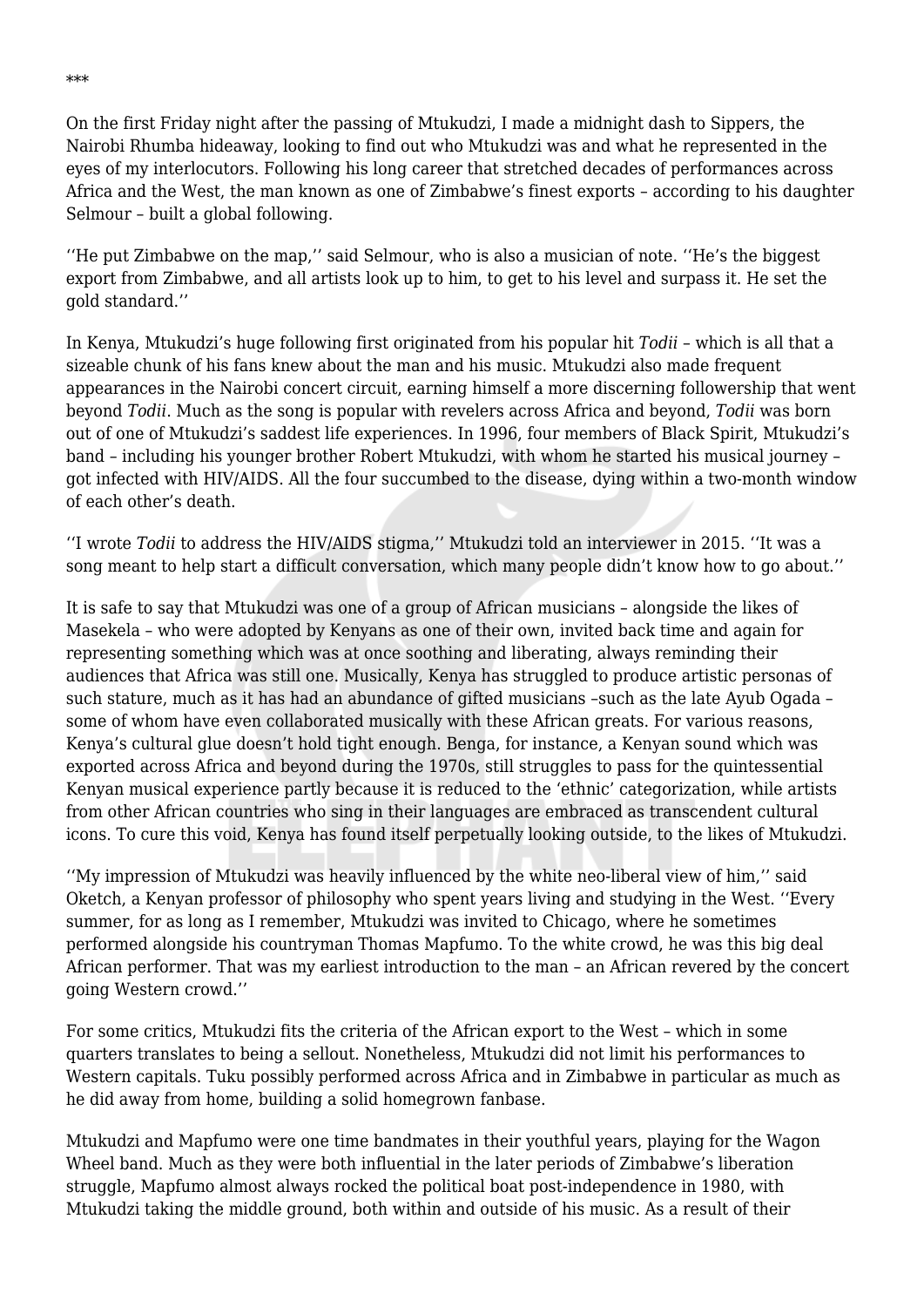different approaches to Zimbabwean politics, Mapfumo was exiled in the early 1990s, while Mtukudzi stayed put, giving Zimbabweans something to hold onto musically in times of serious political tribulations. Mtukudzi christened his music Tuku, drawn from his nickname, while Mapfumo dubbed his sound Chimurenga, continuing to be heavily associated with the liberation movement by the same name. Chimurenga, according to Ntone Edjabe – the Cameroonian DJ, journalist and founder of the Cape Town based Pan-African gazette, the Chimurenga Chronic – means ''in the spirit of Murenga'', who was a highly revered Shona liberation hero.

For some critics, Mtukudzi fits the criteria of the African export to the West – which in some quarters translates to being a sellout. Nonetheless, Mtukudzi did not limit his performances to Western capitals. Tuku possibly performed across Africa and in Zimbabwe in particular as much as he did away from home, building a solid homegrown fanbase.

''He was a Shona who was loved by the Ndebele,'' said Irene who is a Kenyan consultant with a multinational who has worked in a number of African countries. ''I was once told of how when my friend's sister arrived in Zimbabwe from an overseas trip, she came across one of the largest crowds she had ever seen in Harare. On asking what the occasion was she was informed it was an Oliver Mtukudzi concert. That is how much the man was loved in his motherland.''

In many African countries, political competition gets highly divisive, setting communities against each other. Zimbabwe was no exception. *Gukurahundi* – a Shona term loosely translated to mean ''the early rain that washes away the chaff before the spring rains'' – was a series of massacres carried out against the Ndebele population by the Zimbabwean army under Robert Mugabe between 1983 and 1987. It was believed to have emanated from the rivalry between the two dominant political parties, ZANU led by Mugabe, a Shona, and ZAPU, led by Mugabe's fellow liberation stalwart Joshua Nkomo, a Ndebele. The killings were intended to quell a supposed impending rebellion against the Mugabe state, resulting in thousands of deaths. This has remained one of the darkest patches in Zimbabwe's history – just like Biafra for Nigeria. Therefore, the acknowledgment that Mtukudzi, a Shona, was celebrated in Ndebele land despite the painful historical fissures goes a long way in signifying the power of Tuku.

''I credit Mtukudzi with maintaining Zimbabwe's cultural momentum,'' Irene said, ''something which a number of African countries lost post-independence. In that way, he became an invaluable national asset, a symbol of resilience, and a Pan-African treasure. If there is one thing we have continuously been reminded of as Africans, it is that you lose momentum, you lose the struggle. By singing about love, life, loss, Mtukudzi reminded us of what being Zimbabwean and living the Zimbabwean and African experience felt like, reinforcing the idea of art as the natural adhesive that holds societies together.''

Mtukudzi gave Zimbabwe what Fela gave to Nigeria – artistic endurance. Tuku was not Zimbabwe's Fela, because Zimbabwe might not have needed a Fela with the presence of a robust liberation movement that solidly rallied around a beloved Robert Mugabe, before the man turned rogue. On the other hand, Nigeria had a series of coup d'etats after independence, resulting in successive military dictatorships that Fela felt obliged to keep resisting. The Fela comparison therefore only went as far as Mtukudzi's artistic staying power, that he was perpetually present, towering in the lives of Zimbabweans from the time of the liberation struggle onwards – metaphorically holding the country's hand through the good, the bad and the ugly.

''Why do we sing, why is there art?'' Mtukudzi posed during the 2015 interview, grappling with the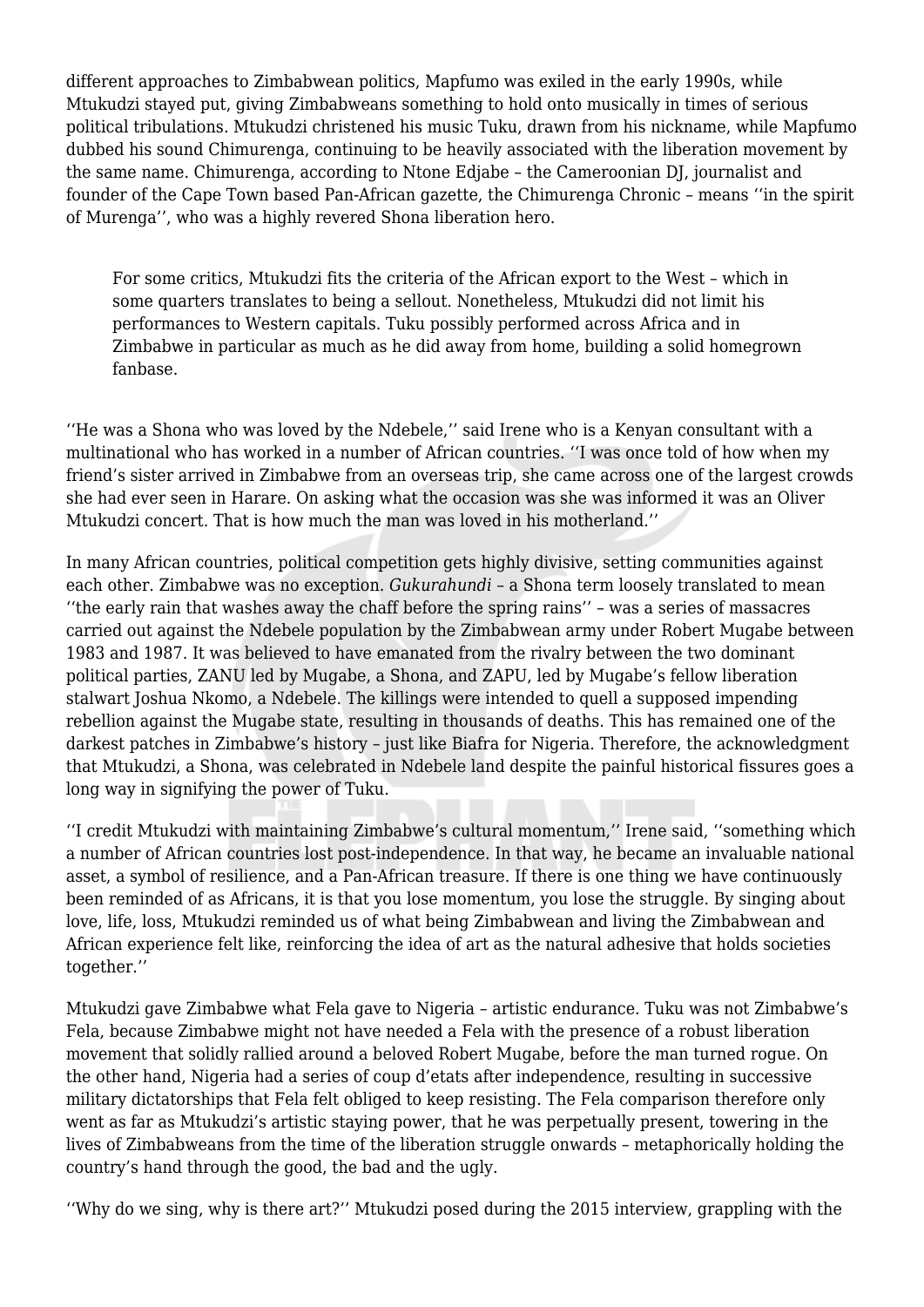question of the role of art and artists, explaining his life's work. ''Art is to give life and hope to the people. Art is for healing broken hearts. Like in Zimbabwe, you don't sing a song when you have nothing to say.''

Mtukudzi gave Zimbabwe what Fela gave to Nigeria – artistic endurance. Tuku was not Zimbabwe's Fela, because Zimbabwe might not have needed a Fela with the presence of a robust liberation movement that solidly rallied around a beloved Robert Mugabe, before the man turned rogue.

## \*\*\*

In Mobutu Sese Seko's Zaire – the home of Rhumba – standing up to the strongman, whether an artist or politician, was like buying one's one-way ticket to prison, or at worse, writing one's obituary. It therefore took the likes of Papa Wemba – whose cultural contribution is not fully appreciated by many outside the Democratic Republic of Congo (formerly Zaire) – to use their artistic influence to start cracking Mobutu's edifice, covertly. As Mobutu enforced his Zaireanization program, asking the Congolese to denounce Western influence – including fashion and names – Papa Wemba led a quiet rebellion by reimagining fashion, starting a sartorial elegance movement which did not fall within Mobutu's categorization of Western clothing, but equally didn't fit into African fashion as imagined by the President.

This created sufficient middle ground occupied by those who wished to defy Mobutu and his politics covertly, without necessarily going to the streets to battle against military tanks. Fashion therefore became a weapon, a place of solace, an assertion of personal and collective defiance, a reclamation of self-dignity. This gave way to the rise of the La Sape (Société des Ambianceurs et des Personnesd'Élégance, translated as the ''Society of Atmosphere-setters and Elegant People'') to which Papa Wemba became the unofficial leader, influenced by fashion trends in Milan and Paris – directly challenging Mobutu's anti-European sentiment, and by extension challenging his politics. It was the perfect illustration of soft power.

Zimbabwe under Robert Mugabe – like Mobutu's Zaire – morphed into a cesspool which ordinarily results in artists being pressured to use their art for something bigger. Mtukudzi therefore found himself under the spotlight, seeing that his contemporary Thomas Mapfumo who some insist is the closest Zimbabwe has gotten to having a Fela, both musically and politically had long drawn the line on the sand and declared all-out war on Mugabe, just as he did with the colonialists before that. Yet Mtukudzi refused to get directly drawn into the politics of the day, by all indications pulling a Papa Wemba-like soft power move – picking to fight on the cultural frontline – because sometimes one has to pick their battles. There are those who will condemn Tuku for his apolitical stance, just as there are those who will understand where the man was coming from, because sometimes, under such strenuous circumstances, there is only so much one can do.

On that cultural frontline, there was one significant battle that Mtukudzi successfully waged in seeking to preserve the essence of Zimbabwean music. The genesis of Mtukudzi's pushback, as documented in *''Shades of Benga''* – a seminal work on Kenyan music history by Tabu Osusa's Ketebul Music – started with the appointment of the Kenyan music producer Oluoch Kanindo as the regional representative for the international music label EMI Records. Kanindo became so instrumental in EMI's Africa operations to a point of earning the privilege of jet setting across the continent, to seal recording and distribution deals.

Thanks to Kanindo's infiltration of the African market through his Sungura and Kanindo record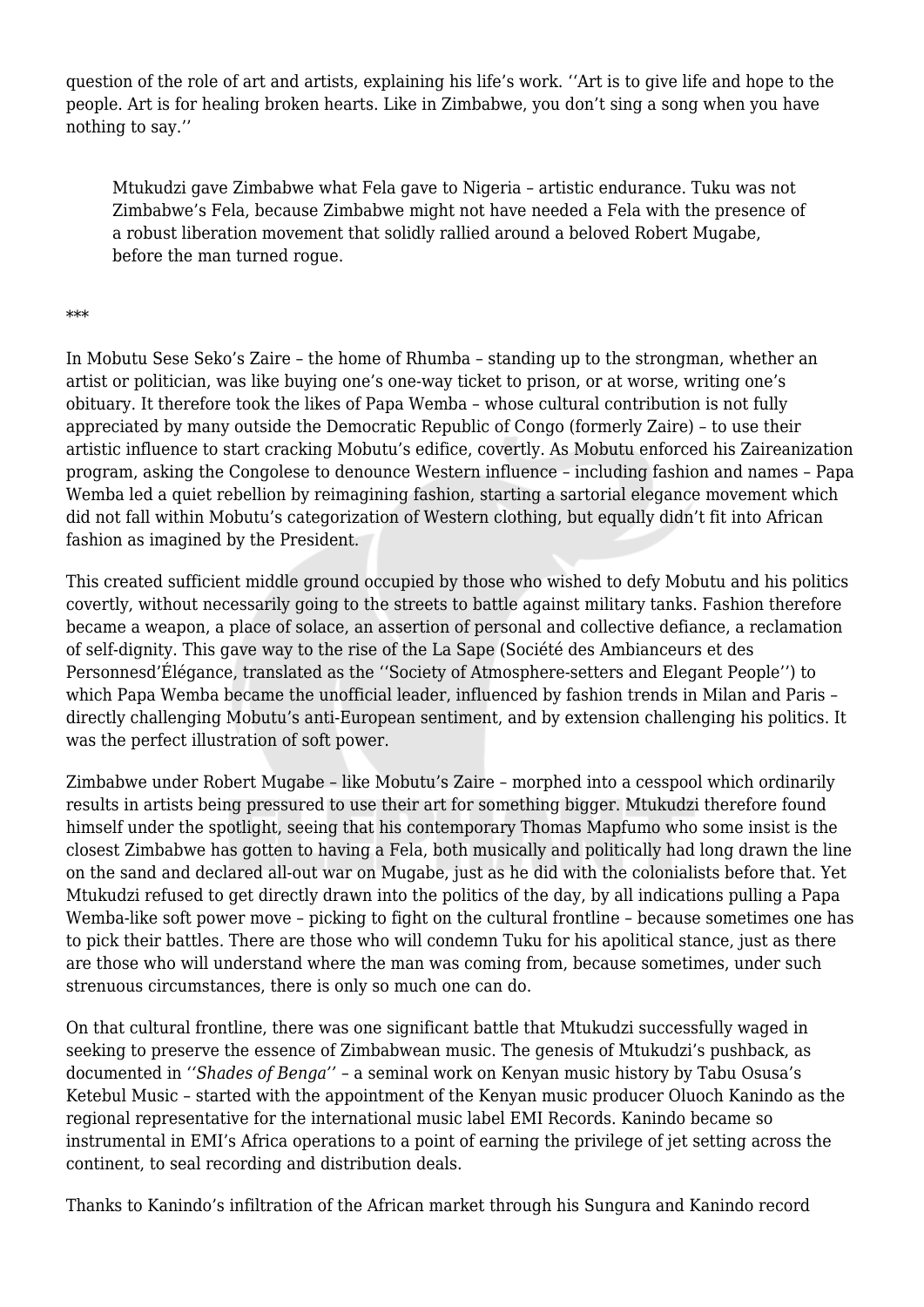labels, both of which exploited the EMI music distribution networks – the Kenyan sound, Benga, became popular in East and Southern Africa, going as far as being one of the more popular sounds among Zimbabwean freedom fighters. Benga started influencing Zimbabwean music especially in the late 1970s when Kanindo was in his musical prime as a producer. It was off the back of this musical invasion that Mtukudzi made a conscious decision to pushback against it, seeking to preserve the Shona and Ndebele traditional sounds, leading to the birth of Tuku. The influence of Benga was so strong that there are proponents who hold that much as he worked overtime to become a Zimbabwean purist, Mtukudzi borrowed elements of his music from Benga. This monumental pushback illustrates Tuku's sense of eternal cultural patriotism.

## \*\*\*

Oliver Mtukudzi was born in September 1952 in Highfield, a Harare township with historic significance as one of the founding hotspots of Zimbabwe's independence movement. As if predestined to be a musician, Mtukudzi's parents had met during a choir competition, passing down the music bug to their eldest son, Oliver and his younger brother Robert, who became bandmates in Mtukudzi's Black Spirits. In the early 1970s, the two brothers started experimenting with music and landed in trouble for sneaking out of the house to play at a local beer parlor. It was here that Mtukudzi got a rare opportunity to have his first encounter with an electric guitar, getting in trouble with his parents, who were against their two sons' pursuit of a career in music.

''I played the guitar so well,'' Mtukudzi recalled, ''such that the following day, those at the beer parlor reported to my father how talented I was. It was the one time my father hit me, for sneaking out of the house and spending time at the beer parlor in pursuit of music.''

As fate would have it, the self-taught guitarist who began experimenting, looking for his own unique sound that had observers saying he didn't play the guitar right – would land his big break while sitting right in front of his family home in Highlife. Brighton Matebere, at the time a leading journalist with the Zimbabwe Broadcasting Corporation, had a love interest on Mtukudzi's street, and regularly ran into the young Mtukudzi practicing with his guitar outside his family house whenever he came around to visit his girlfriend. Matebere was impressed by Mtukudzi's skills and invited him to perform during his radio show. It was his impressive performance during the radio interview that resulted in Mtukudzi getting his first recording deal in 1975, never to look back again. Later, in 1977, he joined Wagon Wheel band, alongside Thomas Mapfumo.

''When I left school I did not get a job for at least three years,'' Mtukudzi revisited the birth of his politics, from where he learnt to hide in his music. ''Blacks were not allowed to apply for jobs, but the colonialists didn't think of art as a weapon that could be used against them. So they allowed us to sing. It was therefore up to the artist to help the nation heal and grow. We used idioms and proverbs, knowing that Shona speakers would decipher the coded messages we were passing across without being explicitly political.''

67 albums later, Mtukudzi still spoke as if he was in search of what to call a career, telling Forbes Africa in 2016, ''I am yet to decide on a career to take on, because this is not a career for me. I am just doing me.''

As debate rages on about Mtukudzi's legacy, Mtukudzi made things easier by summing it all up himself in 2015.

''Pakare Paye is my legacy,'' he said, ''the legacy I am leaving behind for youngsters to get somewhere where they can showcase what they do best. My generation and I didn't have similar opportunities.''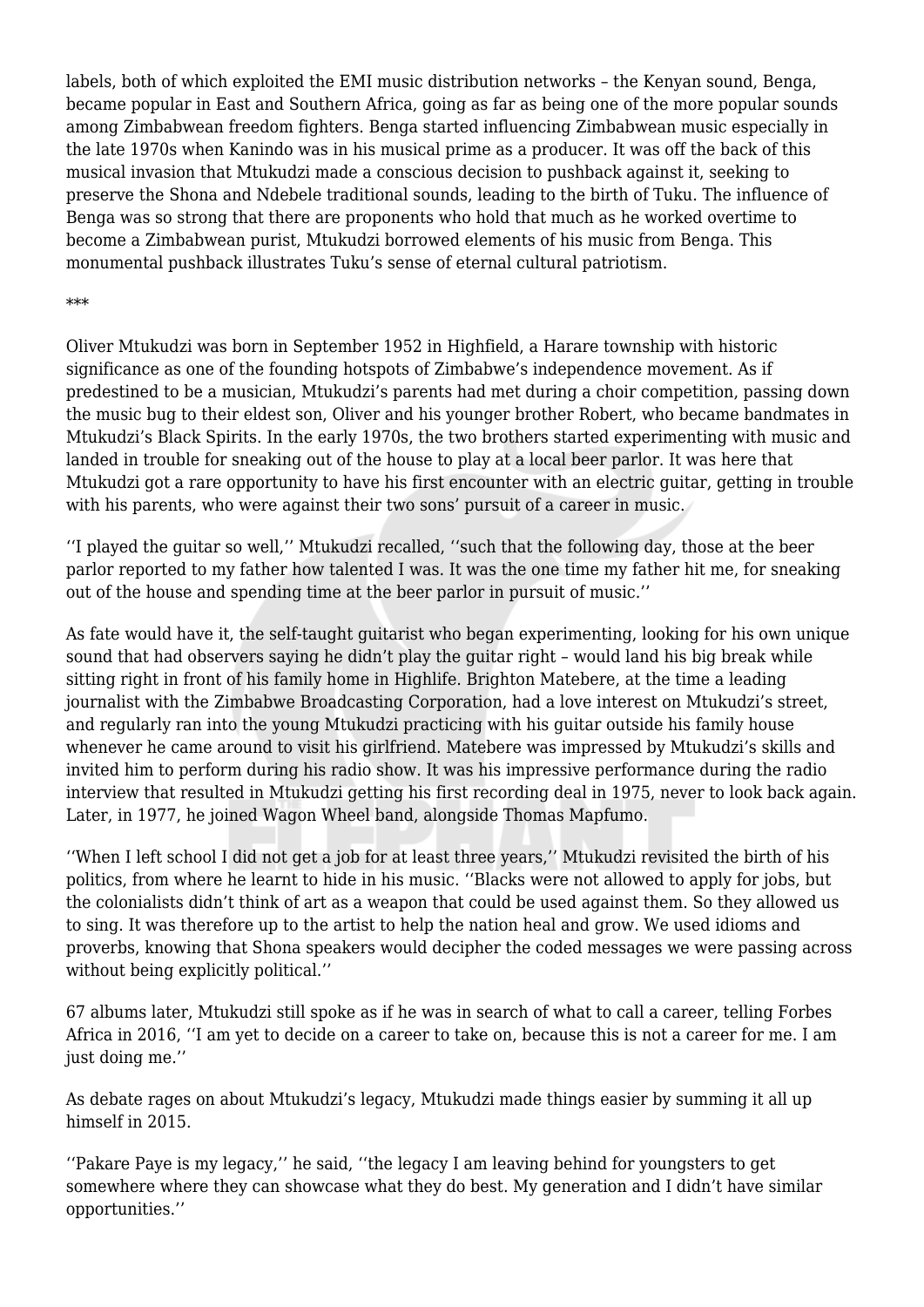The Pakare Paye Arts Center, meaning 'that place', is an expansive piece of real estate which Mtukudzi transformed from a rundown junkyard into a state of the art facility with recording studios and performance spaces. The center is located in Norton, about 45 kms from Harare. Pakare Paye has become a space for artistic apprentices seeking a soft landing in a country where the government gives little regard to the arts. Yet Pakare Paye remains a reminder of one of Mtukudzi's saddest memories, since he originally built it intending for his only son and bandmate, Sam – who died from a 2010 road accident on his way from the airport – to ran it. Following his son's passing, Mtukudzi took a two year hiatus from recording music, returning with *Sarawoga*, meaning ''left alone''.

''Sam was more of a friend than a son to me,'' Mtukudzi reminisced. ''He was somebody who challenged me, not as a son but as a friend. It made me feel closer to him. He was so talented to a point where I couldn't believe how much he could do musically, because he hadn't had a very long music career.''

For now, the family musical baton rests with Selmour, Mtukudzi's daughter.

''Some come and say oh, your children are following in your footsteps,'' Mtukudzi said, as if diffusing pressure off his children who had taken after him. ''That's not true. I made my own steps, and my children make their own steps. God doesn't duplicate talent. So they can't be me. They have to be themselves.''

Mtukudzi seems to have made peace with himself – as a father, husband, artist and Zimbabwean – having done what he thought he needed to do as a Zimbabwean cultural vanguard. Yet more was expected of him by those who felt he should have done something, said something, regarding Robert Mugabe's Zimbabwe. Mtukudzi chose to play cultural politics – and succeeded in safeguarding Zimbabwe's interests on that front both at home and on the global stage – but the political jury is still out on whether that was enough or whether those who demanded more from the man were justified.

In an interview with Kenyan actor and playwright John Sibi-Okumu, journalist and DJ Ntone Edjabe of the Chimurenga Chronic explained, responding to a question on the role of culture in raising public consciousness to tackle societal challenges, ''Imagining culture as a tool, as something that can be used for anything but itself as an act of living and an articulation of that life is always dangerous, whether for positive or other reasons,'' Ntone admitted that indeed art and culture affects society, but putting a weight of expectations on culture becomes inhibitive. ''…but yes, aspects of culture, music, literature, film… the production of culture, can bring people together. We've seen this historically.''

If art can be left alone for its own sake, should artists, who become influential cultural figures in society, be left alone, or is that an oxymoron? On his part, novelist Chinua Achebe had no internal contradictions on what art is, and what function art plays in society and about the place of art and artists in politics.

Imagining culture as a tool, as something that can be used for anything but itself as an act of living and an articulation of that life is always dangerous, whether for positive or other reasons

''Those who tell you 'Do not put too much politics in your art' are not being honest,'' Achebe said during a rare conversation with his African American contemporary James Baldwin. ''If you look very carefully, you will see that they are the same people who are quite happy with the situation as it is.